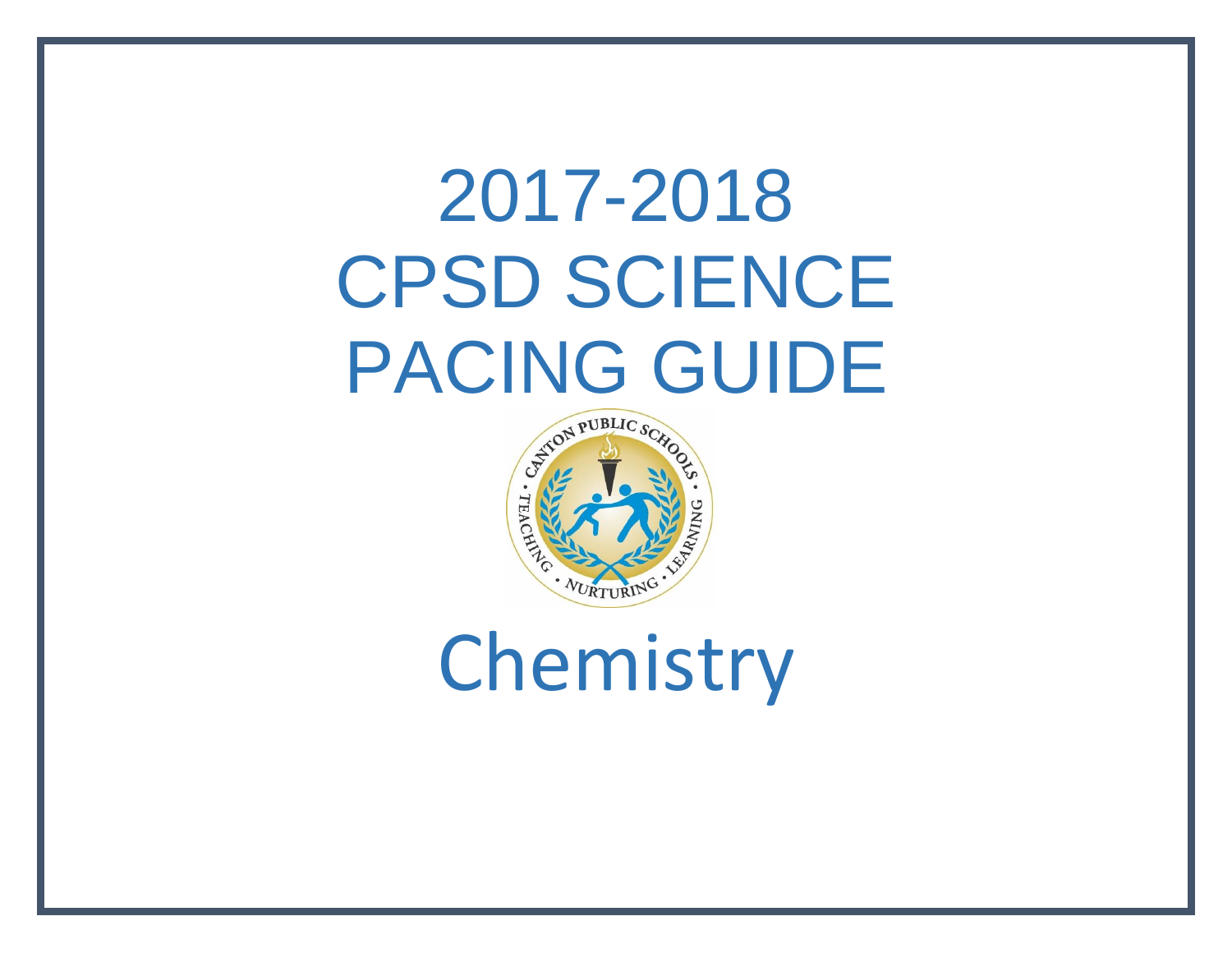|                                                                                                                 | Chemistry 1 <sup>st</sup> -4 <sup>th</sup> 9 Weeks                                                                                                                                                                                                                         |                         |  |             |               |  |
|-----------------------------------------------------------------------------------------------------------------|----------------------------------------------------------------------------------------------------------------------------------------------------------------------------------------------------------------------------------------------------------------------------|-------------------------|--|-------------|---------------|--|
| <b>Competency 1 - Inquiry</b><br><b>Mastery</b>                                                                 |                                                                                                                                                                                                                                                                            |                         |  |             |               |  |
| Apply inquiry-based and problem-solving processes and skills to scientific investigations.                      |                                                                                                                                                                                                                                                                            |                         |  |             |               |  |
| 1a                                                                                                              | Use current technologies such as CD-ROM, DVD, Internet, and on-line data search to explore<br>current research related to a specific topic. (DOK 3)                                                                                                                        |                         |  |             | $3^*$ 4*      |  |
| 1 <sub>b</sub>                                                                                                  | Clarify research questions and design laboratory investigations. (DOK 3)                                                                                                                                                                                                   | $1* 2* 3* 4*$           |  |             |               |  |
| 1 <sub>c</sub>                                                                                                  | Demonstrate the use of scientific inquiry and methods to formulate, conduct, and evaluate<br>laboratory investigations (e.g., hypotheses, experimental design, observations, data analyses,<br>interpretations, theory development). (DOK 3)                               |                         |  |             | $1* 2* 3* 4*$ |  |
| 1 <sub>d</sub>                                                                                                  | Organize data to construct graphs (e.g., plotting points, labeling x-and y-axis, creating appropriate<br>titles and legends for circle, bar, and line graphs), draw conclusions, and make inferences. (DOK3)                                                               | $1^*$ $2^*$ $3^*$ $4^*$ |  |             |               |  |
| 1e                                                                                                              | Evaluate procedures, data, and conclusions to critique the scientific validity of research. (DOK 3)                                                                                                                                                                        | $1* 2* 3* 4*$           |  |             |               |  |
| 1 <sup>f</sup>                                                                                                  | Formulate and revise scientific explanations and models using logic and evidence (data analysis).<br>(DOK 3)                                                                                                                                                               | $1* 2* 3* 4*$           |  |             |               |  |
| 1 <sub>g</sub>                                                                                                  | Collect, analyze, and draw conclusions from data to create a formal presentation using available                                                                                                                                                                           | $1* 2* 3* 4*$           |  |             |               |  |
|                                                                                                                 | technology (e.g., computers, calculators, SmartBoard, CBL's, etc.) (DOK 3)                                                                                                                                                                                                 |                         |  |             |               |  |
| <b>Competency 2 - Physical Science</b><br><b>Mastery</b>                                                        |                                                                                                                                                                                                                                                                            |                         |  |             |               |  |
| Demonstrate an understanding of the atomic model of matter by explaining atomic structure and chemical bonding. |                                                                                                                                                                                                                                                                            |                         |  |             |               |  |
| 2a                                                                                                              | Describe and classify matter based on physical and chemical properties and interactions between<br>molecules or atoms. (DOK 1)<br>Physical properties (e.g., melting points, densities, boiling points) of a variety of substances<br>Substances and mixtures<br>$\bullet$ | $1*$ 2 3 4              |  |             |               |  |
|                                                                                                                 | Three states of matter in terms of internal energy, molecular motion, and the phase<br>$\bullet$<br>transitions between them                                                                                                                                               |                         |  |             |               |  |
| 2 <sub>b</sub>                                                                                                  | Research and explain crucial contributions and critical experiments of Dalton, Thomson,<br>Rutherford, Bohr, de Broglie, and Schrödinger and describe how each discovery contributed to the                                                                                | $1^*$ 2                 |  | $3 \quad 4$ |               |  |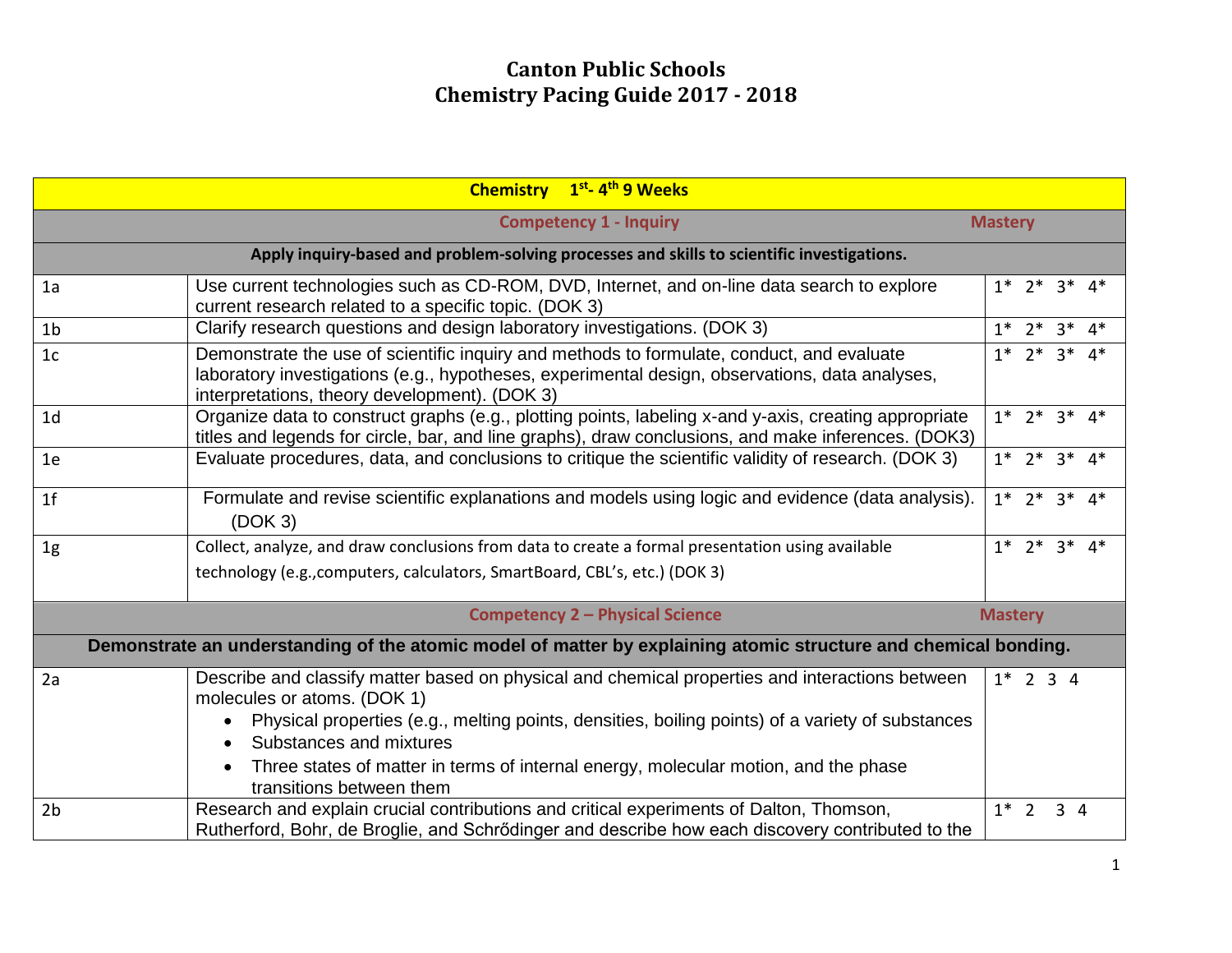|                                    | current model of atomic and nuclear structure. (DOK 2)                                                                                                                                                                                                                                                                                                                                                                                                                                                                                                             |  |                |  |                   |  |
|------------------------------------|--------------------------------------------------------------------------------------------------------------------------------------------------------------------------------------------------------------------------------------------------------------------------------------------------------------------------------------------------------------------------------------------------------------------------------------------------------------------------------------------------------------------------------------------------------------------|--|----------------|--|-------------------|--|
| 2c                                 | Develop a model of atomic and nuclear structure based on theory and knowledge of fundamental<br>particles. (DOK 2)                                                                                                                                                                                                                                                                                                                                                                                                                                                 |  |                |  | $1*$ 2 3 4        |  |
|                                    | Properties and interactions of the three fundamental particles of the atom<br>$\bullet$                                                                                                                                                                                                                                                                                                                                                                                                                                                                            |  |                |  |                   |  |
|                                    | Laws of conservation of mass, constant composition, definite proportions, and multiple<br>proportions                                                                                                                                                                                                                                                                                                                                                                                                                                                              |  |                |  |                   |  |
| 2d                                 | Write appropriate equations for nuclear decay reactions, describe how the nucleus changes during<br>these reactions, and compare the resulting radiation with regard to penetrating ability. (DOK 1)<br>Three major types of radioactive decay (e.g., alpha, beta, gamma) and the properties of the<br>$\bullet$<br>emissions (e.g., composition, mass, charge, penetrating power)<br>The concept of half-life for a radioactive isotope (e.g., carbon-14 dating) based on the<br>$\bullet$<br>principle that the decay of any individual atom is a random process |  |                |  |                   |  |
| 2e                                 | Compare the properties of compounds according to their type of bonding. (DOK 1)<br>• Covalent, ionic, and metallic bonding                                                                                                                                                                                                                                                                                                                                                                                                                                         |  | $12*34$        |  |                   |  |
|                                    | Polar and non-polar covalent bonding                                                                                                                                                                                                                                                                                                                                                                                                                                                                                                                               |  |                |  |                   |  |
|                                    | Valence electrons and bonding atoms<br>$\bullet$                                                                                                                                                                                                                                                                                                                                                                                                                                                                                                                   |  |                |  |                   |  |
| 2f                                 | Compare different types of intermolecular forces and explain the relationship between<br>intermolecular forces, boiling points, and vapor pressure when comparing differences in properties<br>of pure substances. (DOK 1)                                                                                                                                                                                                                                                                                                                                         |  |                |  |                   |  |
| 2g                                 | Develop a three-dimensional model of molecular structure. (DOK 2)<br>• Lewis dot structures for simple molecules and ionic compounds<br>Valence shell electron pair repulsion theory (VSEPR)<br>$\bullet$                                                                                                                                                                                                                                                                                                                                                          |  |                |  |                   |  |
| <b>Competency 3 - Life Science</b> |                                                                                                                                                                                                                                                                                                                                                                                                                                                                                                                                                                    |  | <b>Mastery</b> |  |                   |  |
|                                    | Develop an understanding of the periodic table.                                                                                                                                                                                                                                                                                                                                                                                                                                                                                                                    |  |                |  |                   |  |
| 3a                                 | Calculate the number of protons, neutrons, and electrons in individual isotopes using atomic<br>numbers and mass numbers, write electron configurations of elements and ions following the<br>Aufbau principle, and balance equations representing nuclear reactions. (DOK 1)                                                                                                                                                                                                                                                                                      |  |                |  | $1 \t2^* \t3 \t4$ |  |
| 3 <sub>b</sub>                     | Analyze patterns and trends in the organization of elements in the periodic table and compare their<br>relationship to position in the periodic table. (DOK 2)<br>Atomic number, atomic mass, mass number, and number of protons, electrons, and<br>$\bullet$<br>neutrons in isotopes of elements<br>Average atomic mass calculations                                                                                                                                                                                                                              |  | $12*34$        |  |                   |  |
|                                    |                                                                                                                                                                                                                                                                                                                                                                                                                                                                                                                                                                    |  |                |  |                   |  |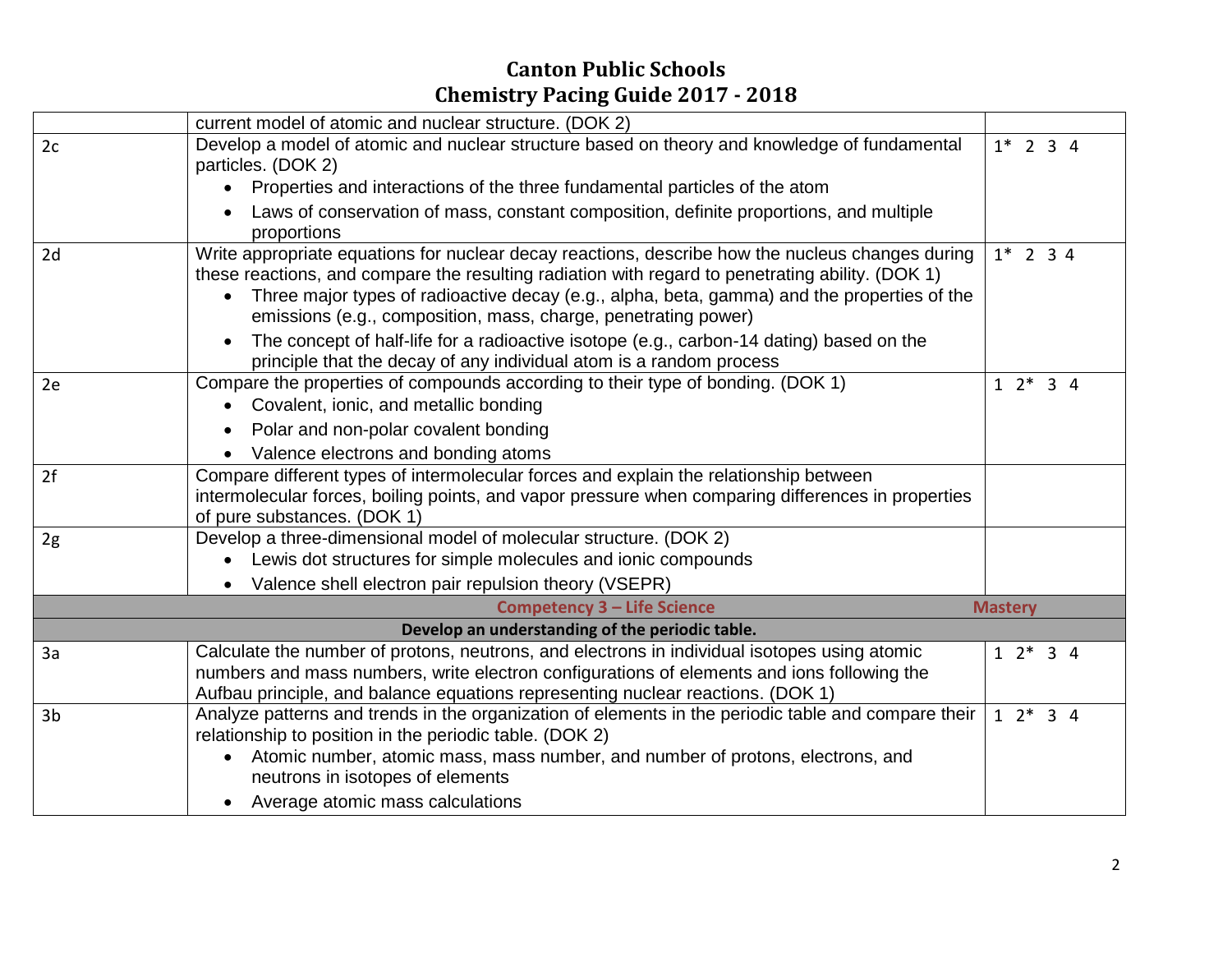|                | • Chemical characteristics of each region                                                                                                |                 |  |  |  |  |  |
|----------------|------------------------------------------------------------------------------------------------------------------------------------------|-----------------|--|--|--|--|--|
|                | Periodic properties (e.g., metal/nonmetal/metalloid behavior, electrical/heat conductivity,                                              |                 |  |  |  |  |  |
|                | electronegativity, electron affinity, ionization energy, atomic/covalent/ionic radius)                                                   |                 |  |  |  |  |  |
| 3 <sub>c</sub> | Classify chemical reactions by type. (DOK 2)                                                                                             |                 |  |  |  |  |  |
|                | • Single displacement, double displacement, synthesis (combination), decomposition,<br>disproportionation, combustion, or precipitation. |                 |  |  |  |  |  |
|                | Products (given reactants) or reactants (given products) for each reaction type                                                          |                 |  |  |  |  |  |
|                | Solubility rules for precipitation reactions and the activity series for single and double<br>displacement reactions                     |                 |  |  |  |  |  |
| 3d             | Use stoichiometry to calculate the amount of reactants consumed and products formed. (DOK 3)                                             | $1 \t2 \t3 * 4$ |  |  |  |  |  |
|                | Difference between chemical reactions and chemical equations                                                                             |                 |  |  |  |  |  |
|                | Formulas and calculations of the molecular (molar) masses<br>$\bullet$                                                                   |                 |  |  |  |  |  |
|                | Empirical formula given the percent composition of elements                                                                              |                 |  |  |  |  |  |
|                | Molecular formula given the empirical formula and molar mass                                                                             |                 |  |  |  |  |  |
|                | <b>Competency 4 - Life Science</b>                                                                                                       | <b>Mastery</b>  |  |  |  |  |  |
|                | Analyze the relationship between microscopic and macroscopic models of matter.                                                           |                 |  |  |  |  |  |
| 4a             | Analyze the nature and behavior of gaseous, liquid, and solid substances using the kinetic<br>molecular theory. (DOK 3)                  | $1 \t2 \t3 * 4$ |  |  |  |  |  |
| 4b             | Use the ideal gas laws to explain the relationships between volume, temperature, pressure, and<br>quantity in moles. (DOK 2)             |                 |  |  |  |  |  |
|                | Difference between ideal and real gas                                                                                                    |                 |  |  |  |  |  |
|                | Assumptions made about an ideal gas                                                                                                      |                 |  |  |  |  |  |
|                | • Conditions that favor an ideal gas                                                                                                     |                 |  |  |  |  |  |
| 4c             | Use the gas laws of Boyles, Charles, Gay-Lussac, and Dalton to solve problems based on the<br>$1 \t2 \t3 * 4$<br>laws. (DOK 2)           |                 |  |  |  |  |  |
| 4d             | Explain the thermodynamics associated with physical and chemical concepts related to                                                     |                 |  |  |  |  |  |
|                | temperature, entropy, enthalpy, and heat energy. (DOK 2)<br>Specific heat as it relates to the conservation of energy                    |                 |  |  |  |  |  |
|                |                                                                                                                                          |                 |  |  |  |  |  |
|                | Amount of heat absorbed or released in a process, given mass, specific heat, and<br>temperature change                                   |                 |  |  |  |  |  |
|                | • Energy (in calories and joules) required to change the state of a sample of a given                                                    |                 |  |  |  |  |  |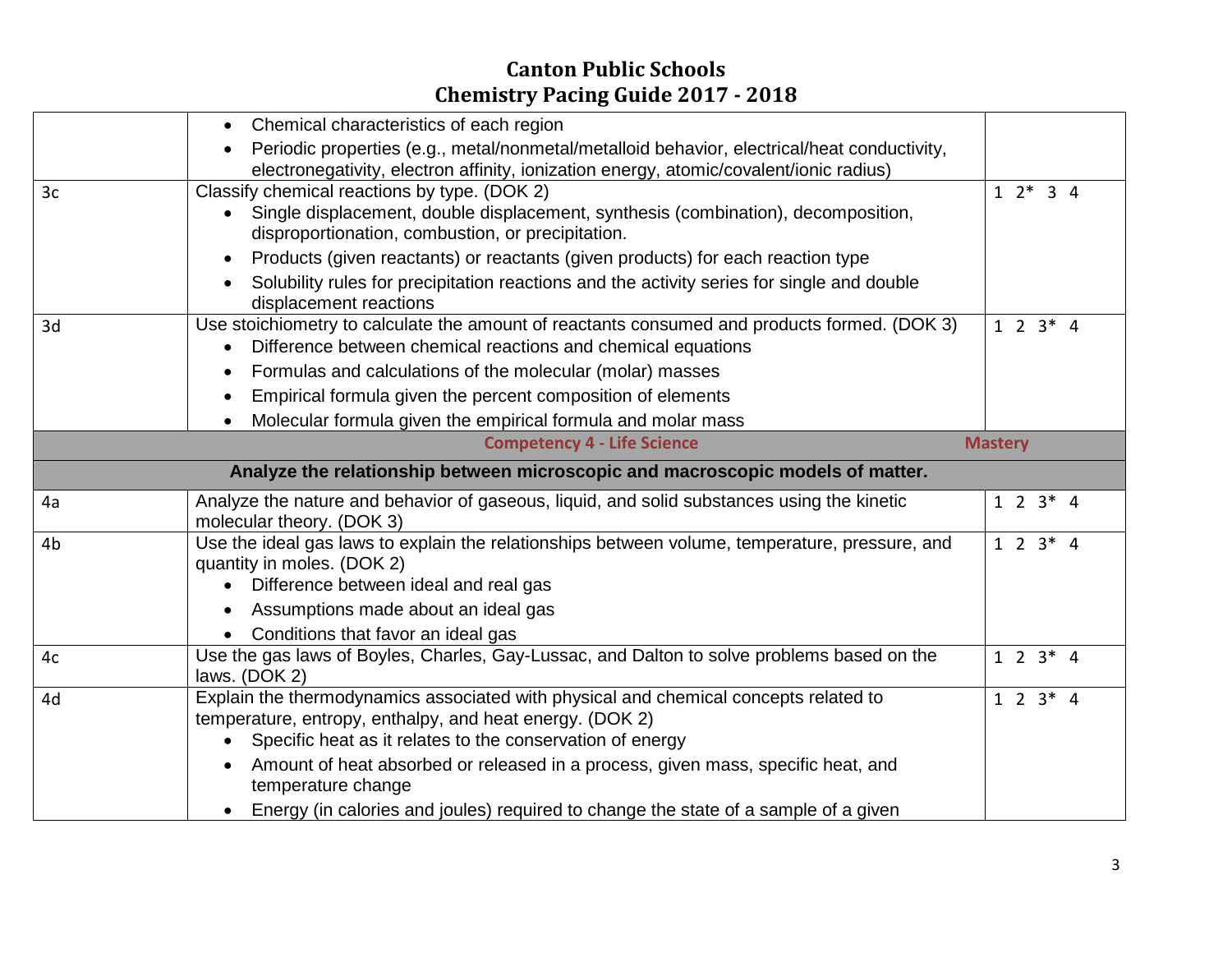|                                    | substance, using its mass and its heat of vaporization or heat of fusion.                                                                                                                                                                                                                                                                                                                                                                                               |                   |  |  |  |  |
|------------------------------------|-------------------------------------------------------------------------------------------------------------------------------------------------------------------------------------------------------------------------------------------------------------------------------------------------------------------------------------------------------------------------------------------------------------------------------------------------------------------------|-------------------|--|--|--|--|
|                                    | Endothermic or exothermic changes                                                                                                                                                                                                                                                                                                                                                                                                                                       |                   |  |  |  |  |
| 4e                                 | Describe and identify factors affecting the solution process, rates of reaction, and equilibrium.<br>(DOK 2)<br>Concentration of a solution in terms of its molarity, using stoichiometry to perform specified<br>$\bullet$<br>dilutions<br>Chemical reaction rates affected by temperature, concentration, surface area, pressure,<br>mixing, and the presence of a catalyst                                                                                           |                   |  |  |  |  |
|                                    | Relationship of solute character                                                                                                                                                                                                                                                                                                                                                                                                                                        |                   |  |  |  |  |
|                                    | LeChatelier's Principle<br>$\bullet$                                                                                                                                                                                                                                                                                                                                                                                                                                    |                   |  |  |  |  |
| <b>Competency 5 - Life Science</b> |                                                                                                                                                                                                                                                                                                                                                                                                                                                                         |                   |  |  |  |  |
|                                    | Compare factors associated with acid/base and oxidation/reduction reactions.                                                                                                                                                                                                                                                                                                                                                                                            |                   |  |  |  |  |
| 5a                                 | Analyze and explain acid/base reactions. (DOK 2)<br>Properties of acids and bases, including how they affect indicators and the relative pH of<br>$\bullet$<br>the solution<br>Formation of acidic and basic solutions<br>Definition of pH in terms of the hydronium ion concentration and the hydroxide ion<br>concentration<br>The pH or pOH from the hydrogen ion or hydroxide ion concentrations of solution<br>How a buffer works and examples of buffer solutions | $1 \t2 \t3 \t4^*$ |  |  |  |  |
| 5 <sub>b</sub>                     | Classify species in aqueous solutions according to the Arrhenius and Bronsted-Lowry definitions,<br>$1 2 3 4*$<br>respectively and predict products for aqueous neutralization reactions. (DOK 2)                                                                                                                                                                                                                                                                       |                   |  |  |  |  |
| 5c                                 | Analyze a reduction/oxidation reaction (REDOX) to assign oxidation numbers (states) to reaction<br>$1 \t2 \t3 \t4^*$<br>species and identify the species oxidized and reduced, the oxidizing agent, and reducing agent.<br>(DOK 2)                                                                                                                                                                                                                                      |                   |  |  |  |  |